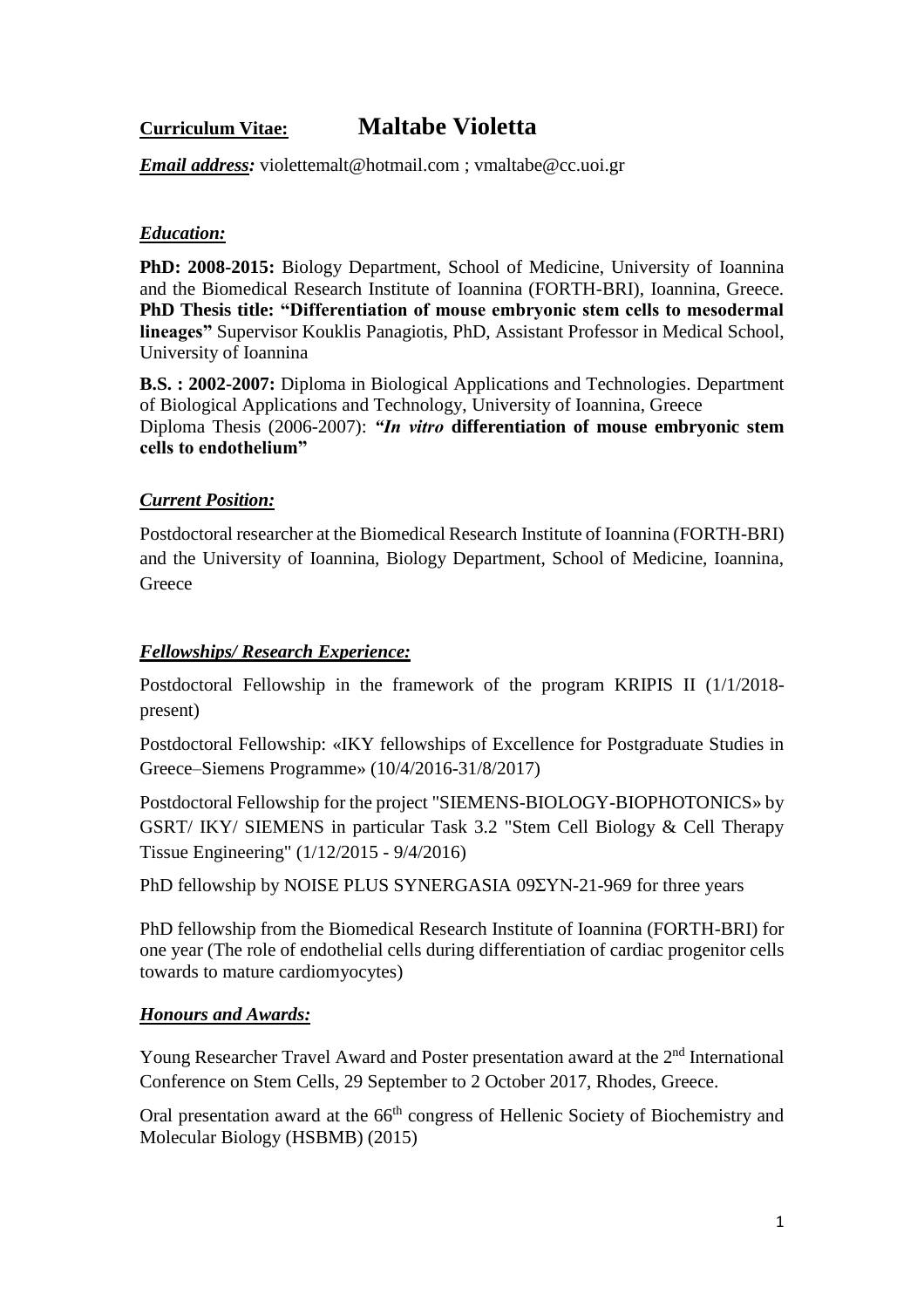#### *Teaching Activities:*

**Course Director** in the course "Introduction in Stem Cell Biology" (2<sup>nd</sup> semester 2017) in the frame of "Acquisition Academic Teaching Experience for young PhD scientists" Faculty of Medicine, Health Sciences, University of Ioannina

**Lecturer** in the course "Stem Cells and Gene Therapy" in the Graduate Program "Basic Biomedical Sciences" Faculty of Medicine, Health Sciences, University of Ioannina (2016, 2017)

#### **Laboratory Assistance in Biology** (2008-2015)

**Instructor** in seminars to undergraduate students during the courses of Biotechnology, Medical School, University of Ioannina, as well as participate in seminars to e-courses of Biotechnology, Medical School, University of Ioannina. (2011-2015). [\(http://ecourse.uoi.gr/mod/folder/view.php?id=25782\)](http://ecourse.uoi.gr/mod/folder/view.php?id=25782)

**Demonstrator in student laboratory exercises** to undergraduate students, writing of laboratory protocols and correcting assessments, in courses of Biology I at the Biology Department, Medical School, University of Ioannina (2008-2012).

## *Organization of Conferences, Workshops, Events:*

Vice President of Scientific-Organizing Committee for the 4th National Forum of Young Scientists (November 2016) of the Greek Society of Biochemistry and Molecular Biology (HSBMB).

## *Member of scientific societies*

Research member of Cardiovascular Research Institute (Care Institute), Greece [\(www.careinstitute.gr\)](http://www.careinstitute.gr/).

Hellenic Society for Biochemistry and Molecular Biology (*HSBMB*). Panhellenic Union of Bioscientists

## *Profile:*

As postdoctoral researcher, Dr. Maltabe focused on tissue engineering, specifically, on combining cardiovascular progenitor cells and biomaterial scaffolds for further use in acute myocardial infarction rat and mouse models. She has more than ten years' experience in Stem Cell Biology and in differentiation of pluripotent stem cells towards cardiovascular lineages.

Dr. Maltabe's main field of interest is basic research in Regenerative Medicine and Developmental and Cell Biology. Her thesis work focused on monitoring differentiation of embryonic stem cells to cardiovascular system and identifying the nature of cadherin mediated Adherens Junctions between endothelial and cardiac progenitor cells, before their specification into mature phenotypes. A further research topic of her thesis was the isolation, characterization and expansion of endothelial and cardiac progenitor cells for further use in regenerative medicine. Three articles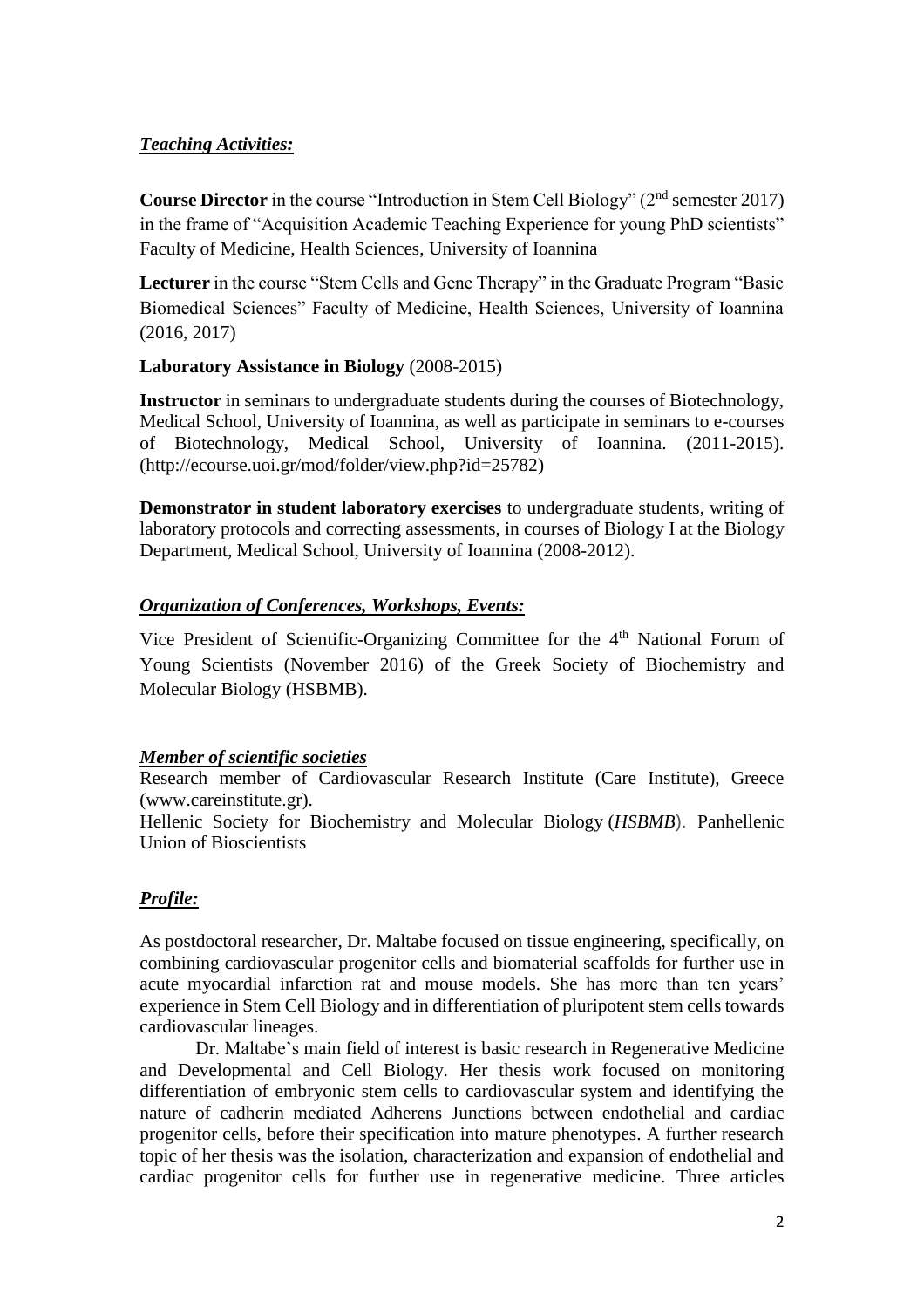stemming from this work, the first has been recently published in Stem Cell International, the second is under revision (Transient VE-cadherin expression in early Isl1<sup>+</sup> cardiovascular progenitor cells) and the third under submission (Cadherin mediated Adherens Junctions and endothelial integrity is required for cardiac progenitor cells pre-specification and/or survival).

In addition, she has a range of other research interests. She has participated in a founded program, "Synergasia", of European Union – European Social Funds and Greek National Sources, in collaboration with other laboratories of BRFAA and Institute Pasteur of Athens, Greece. Main research topics of this work were the formation of Induced Pluripotent Stem Cells, (IPs) and the study of their differentiation potential according to the expression of E-cadherin.

## *Publications:*

**1. Violetta A. Maltabe**, Eleonora Barka, Marianthi Kontonika, Dimitra Florou, Maria Kouvara-Pritsouli, Maria Roumpi, Simeon Agathopoulos, Theofilos M. Kolettis, and Panos Kouklis. *Isolation of an ES-Derived Cardiovascular Multipotent Cell Population Based on VE-Cadherin Promoter Activity.* **Stem Cells Int, 2016. 2016: p. 8305624.**

**2.** Ιoanna Nikitopoulou, Stylianos E. Orfanos, Anastasia Kotanidou, **Violetta Maltabe**, Nikolaos Manitsopoulos, Panagiotis Karras, Panos Kouklis, Apostolos Armaganidis, Nikolaos A. Maniatis. *Vascular endothelial-cadherin downregulation as a feature of endothelial transdifferentiation in monocrotaline-induced pulmonary hypertension*. **American Journal of Physiology - Lung Cellular and Molecular Physiology 2016** Vol. **311** no. **2, L352-L363** DOI:**10.1152/ajplung.00156.2014**

**3. Violetta A. Maltabe**, Anna Melidoni and Panos D. Kouklis. *Transient VE-cadherin expression in early Isl1<sup>+</sup> cardiovascular progenitor cells*. Journal Cell Science (Submitted & under review)

**4.** Prodromos Sakaloglou,Leandros Lazaros, Charilaos Kostoulas, Ioanna Bouba, **Violetta Maltabe**, Panos Kouklis, Sofia Markoula,Theodoros Tzavaras, Ioannis Georgiou. *Human preimplantation embryo pluripotency and DNA integrity are affected by LINE-1 retrotransposition.* Human Genetics, HUGE (Submitted & under review)

**5.** Theofilos M. Kolettis, Eleni Bagli, Eleonora Barka, Marianthi Kontonika, Maria Markou, Dimitrios Kouroupis, Agapi D. Vilaeti, Maria Roumpi, **Violetta A. Maltabe**, Vassilios La Rocca, Simeon Agathopoulos, Theodore Fotsis. *Medium-term electrophysiologic effects of a cellularized-scaffold implanted in rats after myocardial infarction.* Clinical and Experimental Pharmacology and Physiology (Submitted & under review)

## *Invited presentations:*

Cardio Medicine 2016, National Research Foundation, Athens, March 5, 2016 "Stem Cells for cardiac repair"

#### *Conference presentations and announcements:*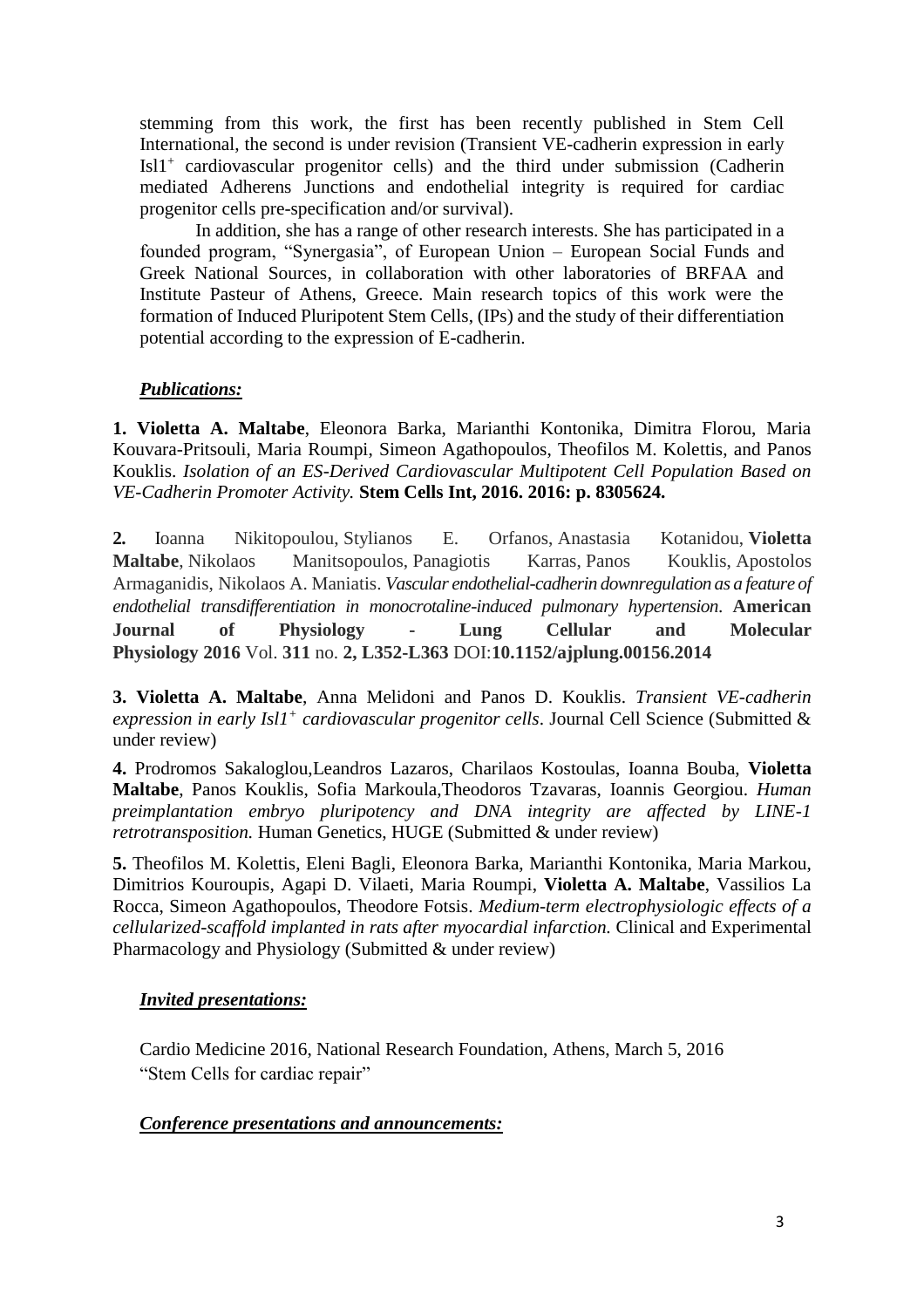**1. A novel cardiovascular multipotent cell population isolated during ESCs differentiation based on VE-cadherin promoter activity.** 

**Violetta A. Maltabe**, Eleonora Barka, Marianthi Kontonika, Simeon Agathopoulos, Theofilos M. Kolettis, and Panos Kouklis. *Poster presentation/*  2<sup>nd</sup> International Conference on Stem Cells, 29 September to 2 October 2017, Rhodes, Greece.

#### **2. KCNQ1 gene expression in epileptic rats.**

Giaka K, **Maltabe V**, Voulgari N, Siarava E, Georgiou I, Markoula S. *Poster presentation*/ 32<sup>th</sup> International Epilepsy Congress, 2-6 September 2017, Barcelona, Spain

- **3. Isolation of a novel cardiovascular multipotent cell population during ESCs differentiation. Violetta A. Maltabe**, Eleonora Barka, Marianthi Kontonika, Dimitra Florou, Maria Kouvara-Pritsouli, Maria Roumpi, Simeon Agathopoulos, Theofilos M. Kolettis, and Panos Kouklis. *Oral presentation*/67th Congress of the Hellenic Society of Biochemistry and Molecular Biology (HSBMB) Conference, Ioannina, Greece, 24-27/11/2016
- **4. Generation and characterization of partially reprogrammed iPSCs.** Nikos Thomopoulos, **Violetta Maltabe** and Panos Kouklis. *Poster presentation*/67th Congress of the Hellenic Society of Biochemistry and Molecular Biology (HSBMB) Conference, Ioannina, Greece, 24-27/11/2016
- **5. Valpoic acid-induced HERV-K10 retrotransposition and concomitant glioma cell differentiation are mediated through active endogenous reverse transcriptases.** Foteini Gkatziou, Georgios Vartholomathos, Dimitrios Noutsopoulos, Stefania Mantziou**, Violetta Maltabe,** Sofia Markoula, Ioannis Georgiou, Athanasios Kyritsis, Theodore Tzavaras. *Poster presentation*/67th HSBMB Conference, Ioannina, Greece, 24-27/11/2016
- **6. Adherens Junctions integrity is required for cardiovascular progenitor cells specification**. **Violetta Maltabe**, Anna Melidoni and Panos Kouklis. *Oral presentation*/ 66<sup>th</sup> Congress of the Hellenic of Society Biochemistry and Molecular Biology (HSBMB), 11<sup>th</sup> -13<sup>th</sup> December 2015, Athens, Greece
- **7. Human preimplantation embryo pluripotency and DNA integrity are affected by induced retroelement expression.** P. Sakaloglou, L. Lazaros, C. Kitsou, C. Kostoulas, I. Bouba, **V. Maltabe**, P. Kouklis, K. Zikopoulos, T. Tzavaras, I. Georgiou. *Poster presentation*/ 31st Annual Meeting European Society of Human Reproduction and Embryology Lisbon, Portugal 14<sup>th</sup>-17<sup>th</sup> June 2015
- **8. Cadherin mediated adherens junctions in early mesodermal progenitors involved in cardiac specification. Maltabe A. Violet**, Melidoni Anna, Kouklis Panos. *Poster presentation*/ 65<sup>th</sup> Congress of the Hellenic of Society Biochemistry and Molecular Biology (HSBMB), 28<sup>th</sup> -30<sup>th</sup> November 2014, Thessaloniki, Greece